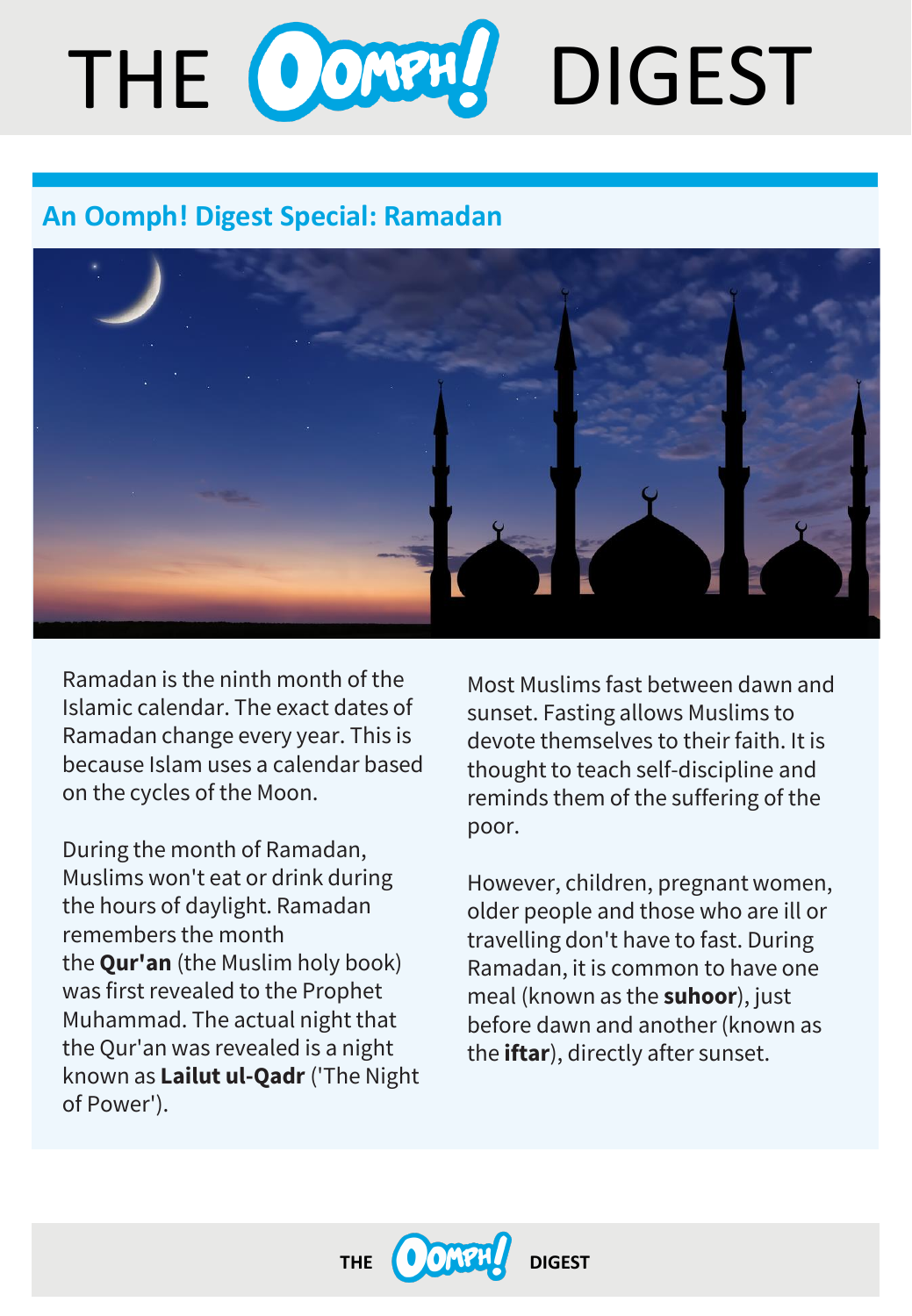# **The Power of Good Deeds**



Ramadan, one of the months in the Islamic calendar, was also part of ancient Arabs' calendars. The naming of Ramadan stems from the Arabic root "ar-ramad," which means scorching heat. Muslims believe that in A.D. 610, the angel Gabriel appeared to Prophet Muhammad and revealed to him the Quran, the Islamic holy book. That revelation, *Laylat Al Qadar -* or the

"Night of Power" - is believed to have occurred during Ramadan. Muslims fast during that month as a way to commemorate the revelation of the Quran.

During this time, Muslims try and focus on good deeds. They will try and spend their time with family, friends as well as helping those less fortunate.

# **Did you know…**

The end of Ramadan is marked by a big celebration called '**Eid ul-Fitr**'. Muslims are not only celebrating the end of fasting, but thanking Allah for the strength he gave them throughout the previous month. Mosques hold special services and a special meal is eaten during daytime (the first daytime meal for a month). During Eid ul-Fitr Muslims dress in their finest clothes, give gifts to children and to charity.

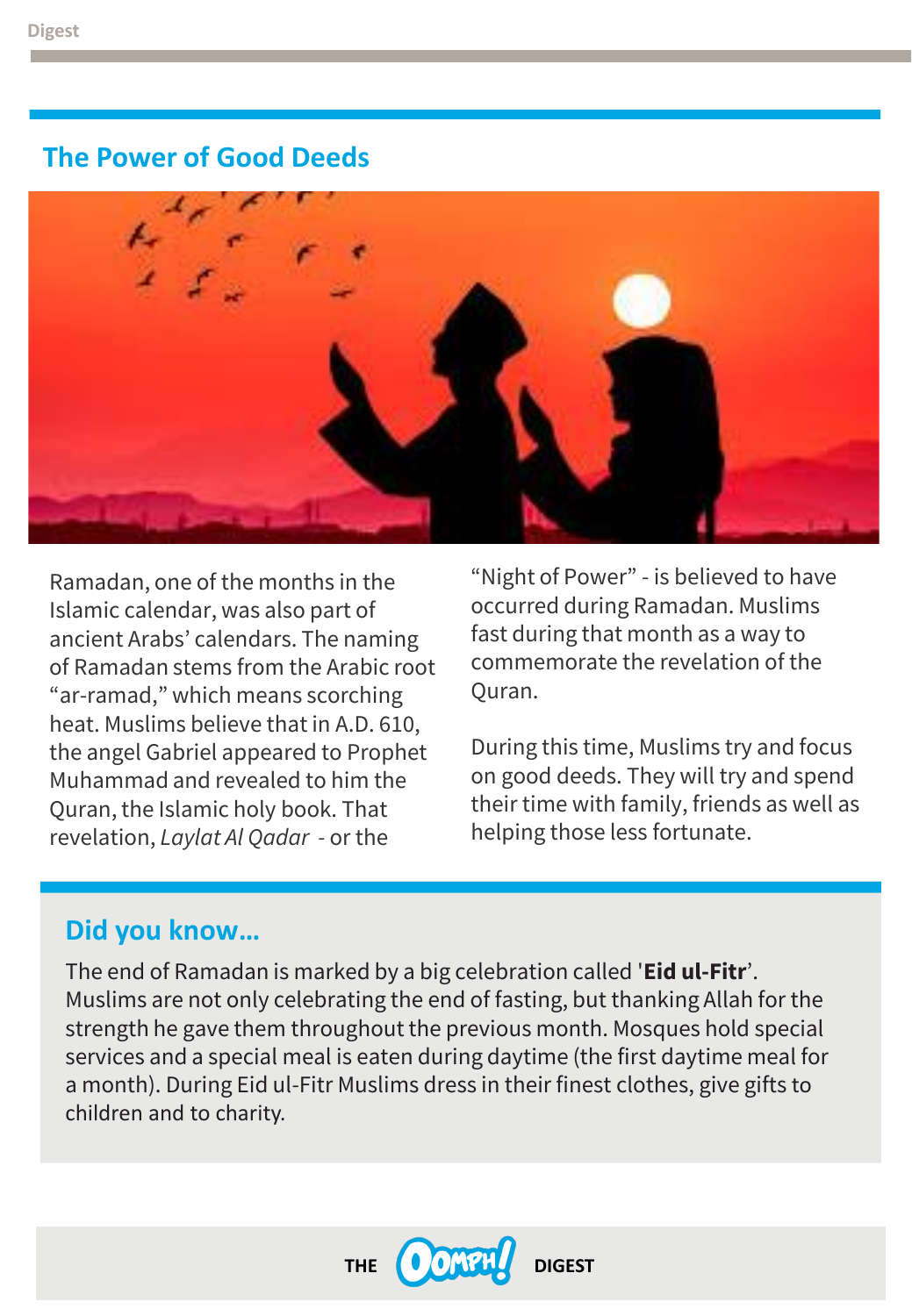**Ramadan Colouring Page**